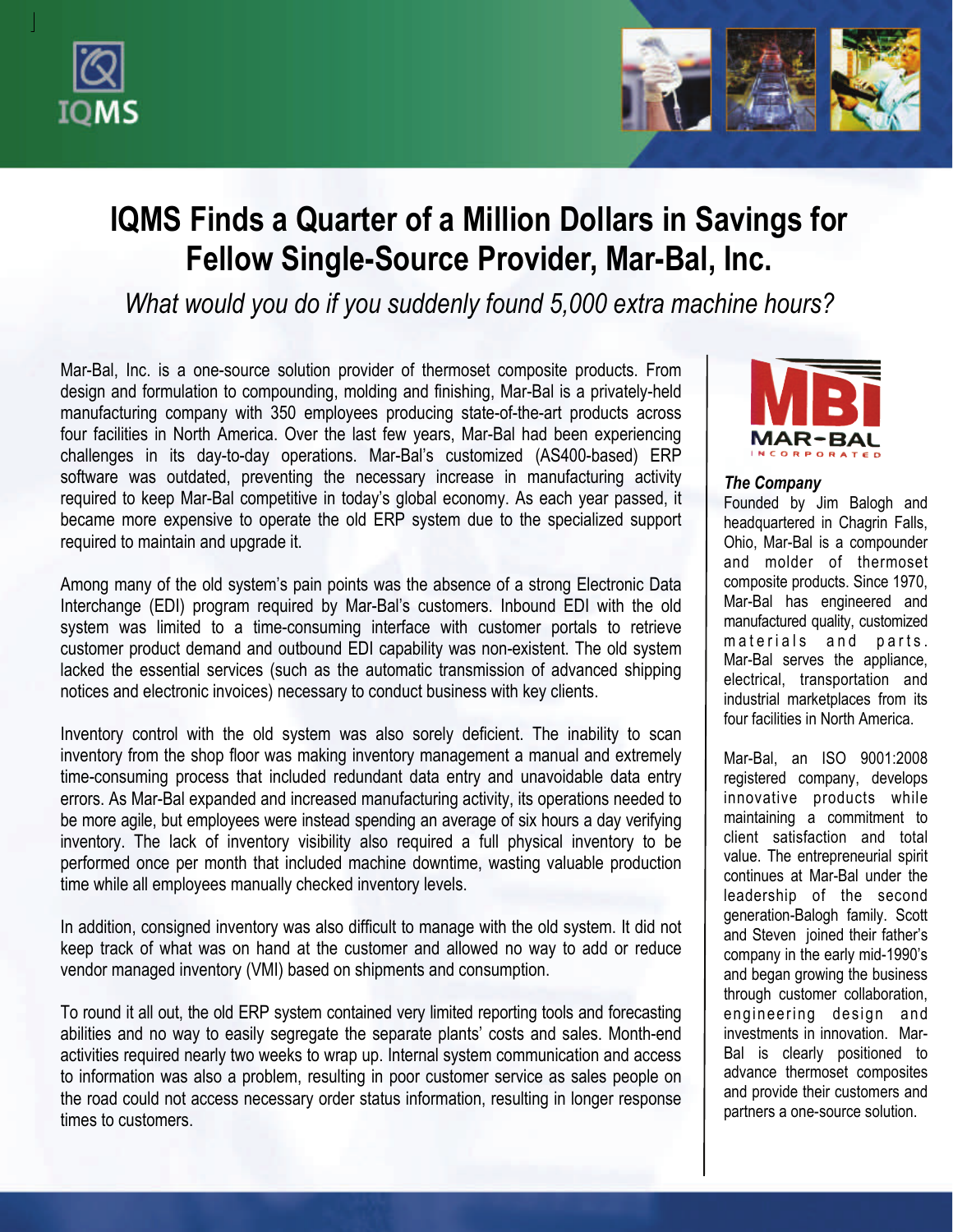

#### **An Extensive Search Begins:**

Mar-Bal had two options: pour more money into its outdated system and attempt to manually streamline processes in its manufacturing system, or find a new ERP provider. Mar-Bal chose the latter and the search began for a modern system with more capabilities (such as EDI, a robust inventory/warehouse management system and real-time plant floor production monitoring) without adding more operational costs to the existing organization.

Desiring an industry-specific software solution, Mar-Bal compiled a list of providers offering software related to the plastics industry, but which also could be used for assembly and finishing. Mar-Bal differentiates itself by being a one-source solution provider and required a system that could differentiate cleanly between its multiple manufacturing types.

Multiple software suppliers were researched and the list was narrowed to the systems that could process more transactions in less time while still allowing Mar-Bal to grow sales without expanding staff for data management. Industry references were

# **"IQMS' comprehensive, industry specific ERP solution rose to the head of the pack. "**

contacted and the functionality of the software was investigated from the user's point of view, which revealed IQMS and one other package as finalists. Manufacturing site visits were conducted and IQMS' comprehensive, industry-specific ERP solution rose to the head of the pack.

"EnterpriseIQ has the functionality to support not only our molding operations, but also our other manufacturing needs," said Aaron Bable, Director of Business Process Systems at Mar-Bal, Inc. "IQMS' support capabilities and experience in manufacturing, plus their impressive cooperation with users, made the choice of EnterpriseIQ clear."

#### **Implementation Reveals Immediate Results:**

EnterpriseIQ was installed at the Chagrin Falls, Ohio, headquarters and then implemented at Mar-Bal's four facilities. Following implementation, Mar-Bal saw immediate results.

Through IQMS' robust and native EDI module, Mar-Bal is now completely connected to its customers' demand planning systems. Real-time order updates from Mar-Bal's customers are electronically entered into EnterpriseIQ and employees process orders in significantly less time with information entering the system within minutes of customers releasing it. Outbound EDI functionality embedded with the auto-invoicing feature in EnterpriseIQ allows more than 100 invoices to be transmitted within minutes, all by one employee. Mar-Bal has experienced more effective billing and reduced average invoice aging because price or quantity discrepancies are resolved immediately, rather than discovered weeks later.

Through IQMS' Warehouse Management System (WMS), Mar-Bal can now track the movement of all inventory—every single box and part—throughout its plants. With barcode labeling and scanning, full physical inventories are no longer necessary on a monthly basis, saving considerable amounts of time and labor. Additionally, Mar-Bal utilizes IQMS' business activity monitoring system, IQAlert, to flag any predefined occurrences that need investigation, such as negative inventory. Consignment inventory maintenance also improved, as EnterpriseIQ's VMI module allows for automatic increases to consigned locations upon packing slip creation as well as an easy to use consumption menu that is tied directly to invoicing.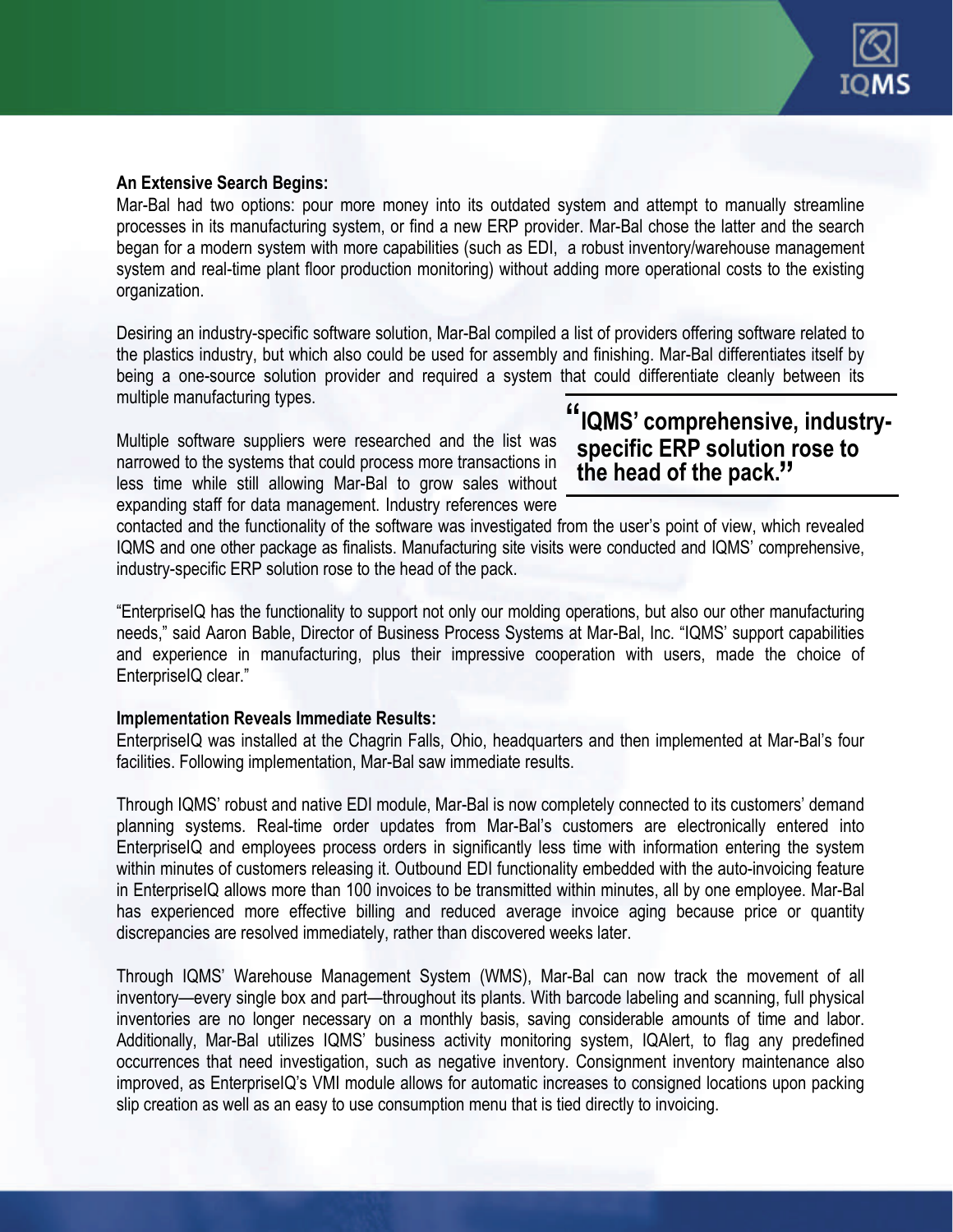

System visibility and communication have improved dramatically with real-time plant floor production monitoring and remote access capabilities. The multiple phone calls needed to determine when a customer shipment would be made are no longer needed as a sales person on the road can now look at the EnterpriseIQ application on their Smartphone, tablet or computer and see if a job is running or determine the stock Mar-Bal has on hand without making a call. Mar-Bal's customer service representatives and operations personnel can focus on their other responsibilities and the sales people can get their answers immediately.

New reporting tools, such as Crystal Reports that allow for the clean output of a month's activities and Spreadsheet Server for financial reporting, decreased Mar-Bal's month end close to only four days, rather than eight to 12 days.

#### **What would you do with 5,000 extra hours of machine time?**

Mar-Bal, Inc. experienced both immediate and long-term savings with IQMS' manufacturing ERP solution. Annually, Mar-Bal's total savings were \$270,000 across its four plants as well as nearly 5,000 potential machine hours that were no longer lost to downtime for monthly physical inventory checks.

Mar-Bal found considerable savings when it installed IQMS' innovative RealTime™ Machine Monitoring system, tracking all aspects of part production as they occur. Manufacturing performance is optimized as RealTime™ allows Mar-Bal to monitor work center performance as it is happening and proactively address potential problems. Graphically, Mar-Bal can now see all of its presses during a shift and is able

# **"Annually, Mar-Bal's total savings were \$270,000 across its four plants. "**

to see how jobs are running, how much scrap is being generated, if the cycle time is slow and if there is a problem that requires attention. With the RealTime™ interface, Mar-Bal saved 12 hours a day or \$62,000 annually.

EnterpriseIQ's EDI program has been a huge asset to Mar-Bal, reducing order entry time and increasing customer service. Previously, because order information had to be entered manually into each customer portal, larger customers might receive daily release changes a half a day late, while now, 100 orders can be processed in 10 minutes. Inbound order processing through EDI saved eight hours a day, or \$40,000 annually, and with the addition of outbound EDI, Mar-Bal automatically sends invoices and advanced shipping notices, saving four hours per day or \$20,000 annually.

Improved warehouse management and inventory control visibility was another major area of savings for Mar-Bal. They can now look at the system and see exactly what is on hand and where it is. The time spent verifying inventory locations at all plants is now six hours less per day or \$30,000 annually. IQMS' inventory control system provides the requisite accuracy so that full physical inventories are no longer needed on a monthly basis and Mar-Bal has moved them to once a year, saving 2,750 hours of labor or \$53,000. Additionally, a complete monthly inventory check required the plant to shut down, resulting in lost production time for 90 machines. EnterpriseIQ was able to save nearly 5,000 potential machine hours that were previously lost to downtime for physical inventory.

Month-end was previously a two-week process at Mar-Bal, but now has gone down to only four days, a savings of \$23,000 per year. Reporting capabilities improved dramatically for Mar-Bal with the hundreds of